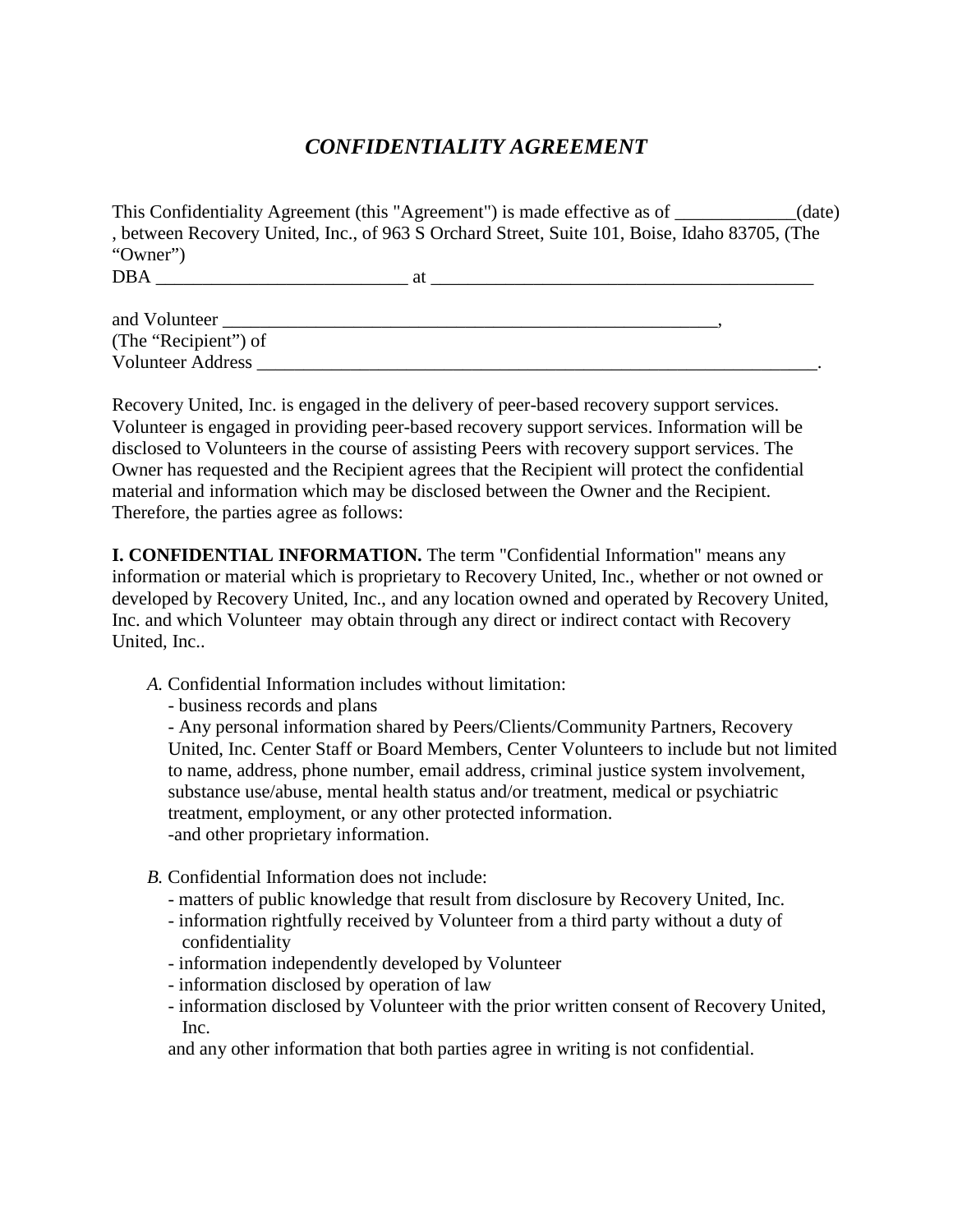## **II. PROTECTION OF CONFIDENTIAL INFORMATION.**

Volunteer understands and acknowledges that the Confidential Information has been developed or obtained by Recovery United, Inc. by the investment of significant time, effort and expense, and that the Confidential Information is a valuable, special and unique asset of Recovery United, Inc. which provides Recovery United, Inc. with a significant competitive advantage, and needs to be protected from improper disclosure. In consideration for the disclosure of the Confidential Information, Volunteer agrees to hold in confidence and to not disclose the Confidential Information to any person or entity without the prior written consent of Recovery United, Inc.. In addition, Volunteer agrees that:

*i. No Copying/Modifying.* Volunteer will not copy or modify any Confidential Information without the prior written consent of Recovery United, Inc..

*ii. Application to Employees.* Further, Volunteer shall not disclose any Confidential Information to any employees of Volunteer, except those employees who are required to have the Confidential Information in order to perform their job duties in connection with the limited purposes of this Agreement. Each permitted employee to whom Confidential Information is disclosed shall sign a non-disclosure agreement substantially the same as this Agreement at the request of Recovery United, Inc..

*iii. Unauthorized Disclosure of Information.* If it appears that Volunteer has disclosed (or has threatened to disclose) Confidential Information in violation of this Agreement, Recovery United Inc. shall be entitled to an injunction to restrain Volunteer from disclosing, in whole or in part, the Confidential Information. Recovery United, Inc. shall not be prohibited by this provision from pursuing other remedies, including a claim for losses and damages.

**III. RETURN OF CONFIDENTIAL INFORMATION.** Upon the written request of Recovery United, Inc., Volunteer shall return to Recovery United, Inc. all written materials containing the Confidential Information. Volunteer shall also deliver to Recovery United, Inc. written statements signed by Volunteer certifying that all materials have been returned within five (5) days of receipt of the request.

**IV. RELATIONSHIP OF PARTIES.** Neither party has an obligation under this Agreement to purchase any service or item from the other party, or commercially offer any products using or incorporating the Confidential Information. This Agreement does not create any agency, partnership, or joint venture.

**V. NO WARRANTY.** Volunteer acknowledges and agrees that the Confidential Information is provided on an AS IS basis. RECOVERY UNITED, INC. MAKES NO WARRANTIES, EXPRESS OR IMPLIED, WITH RESPECT TO THE CONFIDENTIAL INFORMATION AND HEREBY EXPRESSLY DISCLAIMS ANY AND ALL IMPLIED WARRANTIES OF MERCHANTABILITY AND FITNESS FOR A PARTICULAR PURPOSE. IN NO EVENT SHALL RECOVERY UNITED, INC. BE LIABLE FOR ANY DIRECT, INDIRECT, SPECIAL, OR CONSEQUENTIAL DAMAGES IN CONNECTION WITH OR ARISING OUT OF THE PERFORMANCE OR USE OF ANY PORTION OF THE CONFIDENTIAL